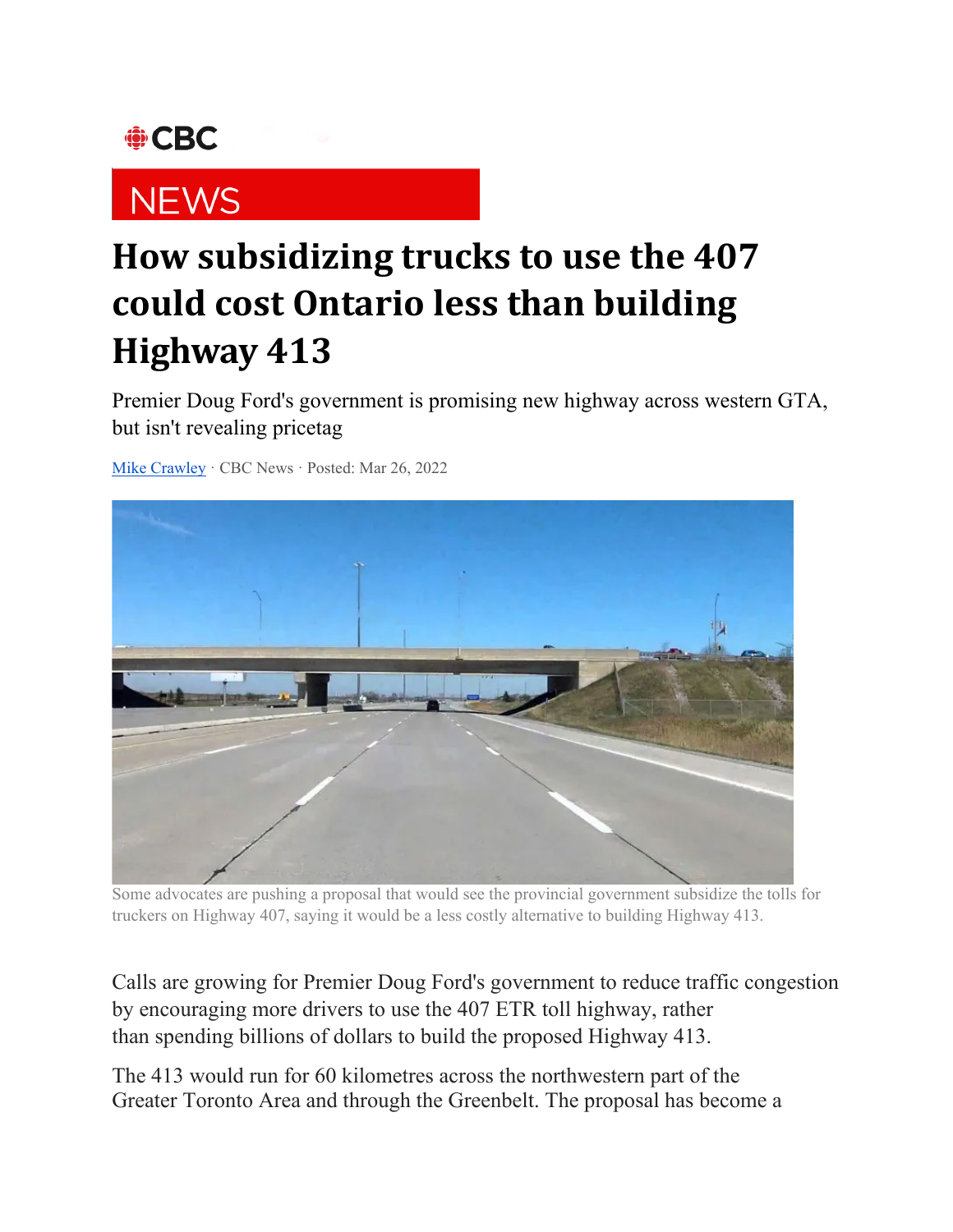lightning rod for environmental groups who say the highway will contribute to sprawl, and all three opposition parties say they would cancel the plan if Ford's PCs are defeated in the June election.

Opponents of Highway 413 see the 407 as an underused alternative,with great potential to lure traffic from the busiest highway in Canada, the 401.

The advocacy group Transport Action Ontario is floating the idea that the provincial government should in effect make it free for transport trucks to use the 407 by paying the cost of their tolls.

The group argues this would be a cheaper solution for the government than building and operating Highway 413 and would do more to solve the GTA's congestion problems right now.

"Right now, most truckers use the 401 because they find the tolls [on the 407] prohibitive," said Peter Miasek, president of Transport Action Ontario.

"It strikes us [that] the 407 is the perfect alternative because it's uncongested at this time."

Using data from provincial traffic studies and the company that owns 407 ETR, the group estimates such a move would get between 12,000 and 21,000 trucks using the toll highway each weekday.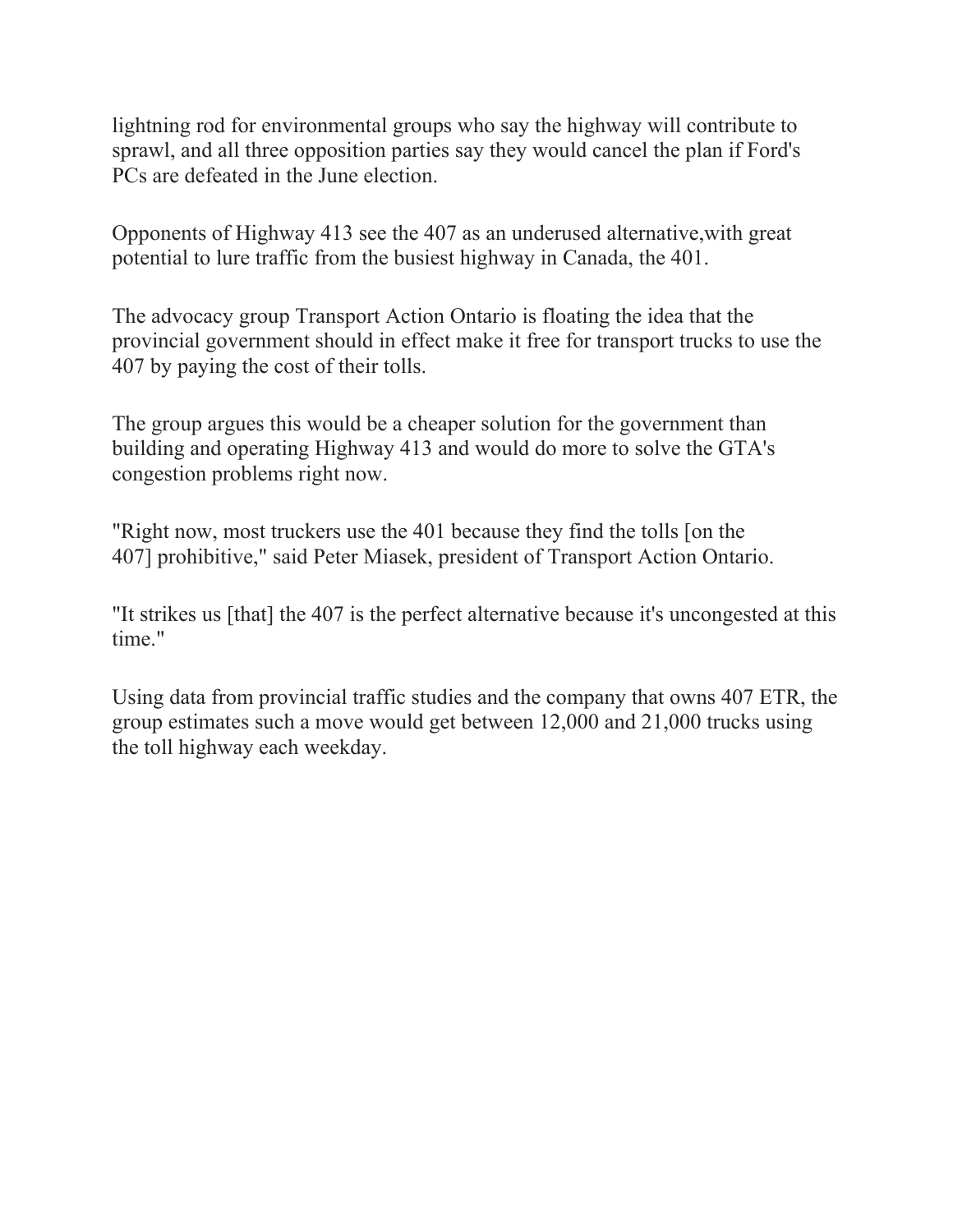

This is what the Ontario government describes as its preferred route for Highway 413 connecting the northern and western parts of the Greater Toronto Area, between the existing 400 and 401 highways. (Hailley Furkalo/CBC)

It calculates that a full toll subsidy for that many trucks over a 30-year period would add up to the equivalent of \$4 billion in today's dollars.

The Ford government is not saying how much Highway 413 will cost, but an estimate by the previous government several years ago put it at \$6 billion. Independent analysts have pegged the current cost in the range of \$8-to-\$10 billion.

Negotiating such a deal with the company that owns 407 ER would "require a little creativity and some pressure" from the provincial government, says Toby Heaps, the chief executive of Corporate Knights, a business research and media firm based in Toronto.

"There's definitely room for a deal to be done, given that the 407 is relatively empty and there's a lot of big trucks who would love to get on there," said Heaps, one of the entrepreneurs who signed a new open letter to the Ford government [calling for a halt to Highway 413.](https://www.cbc.ca/news/canada/toronto/highway-413-open-letter-to-doug-ford-1.6389569)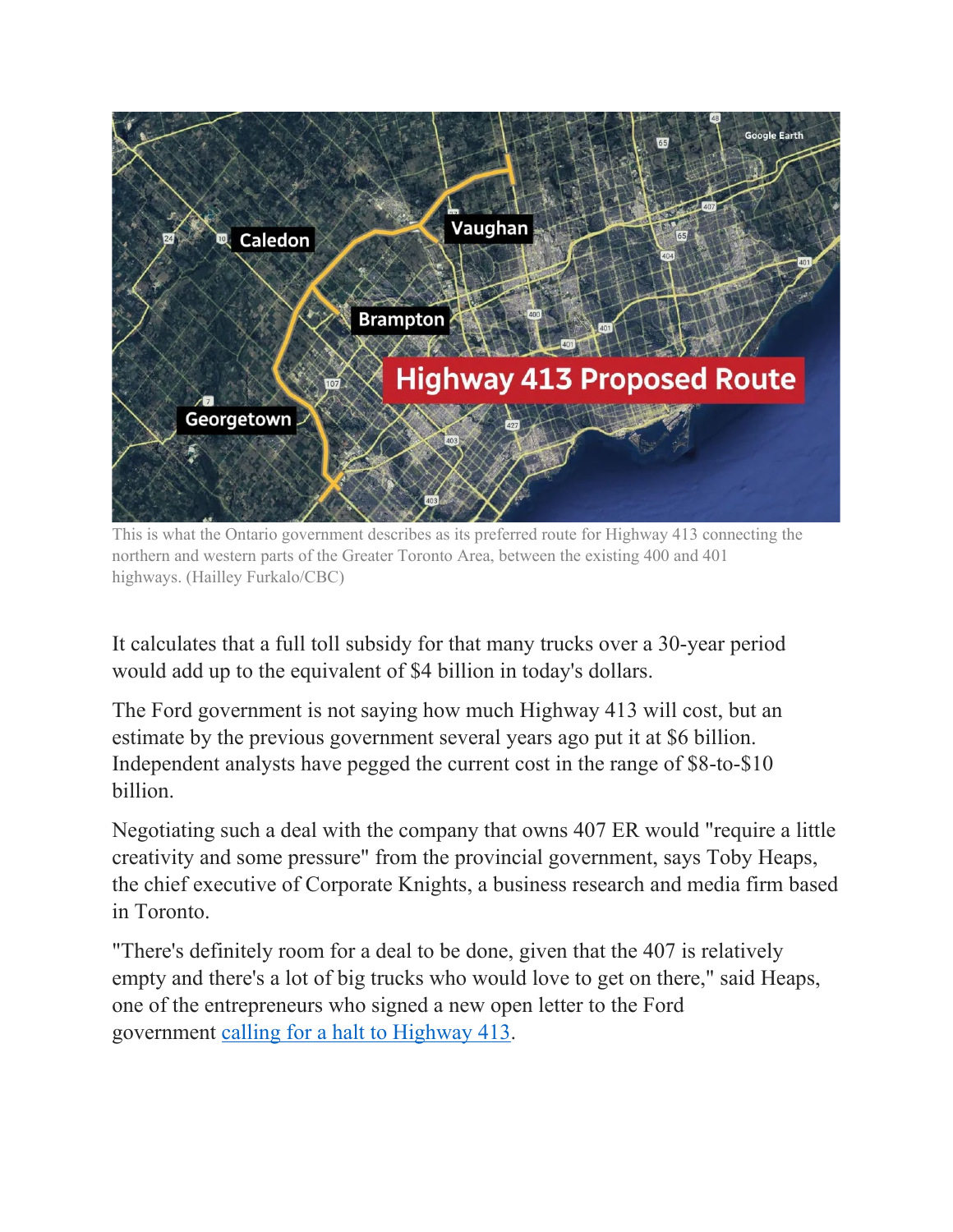Others in the corporate world insist that Highway 413 is needed to tackle the growth in traffic in the GTA and they see a toll subsidy on the 407 as an inadequate solution.

"It is not a realistic option," said Nadia Todorova, executive director of the Residential and Civil Construction Alliance of Ontario.

With the expected significant increases in population around the GTA, Todorova said capacity must be added to the existing highway network.



The proposal to divert truck traffic away from Highway 401 and onto Highway 407 would involve the provincial government subsidizing truck tolls at a cost of \$260 million per year. (Paul Smith/CBC)

"The 407 alone is not enough to meet that projected demand surge, said Todorova in an interview.

"Even if we were to focus on the 407 in the immediate future, by 2031 we would be right back where we started and suffer from the same sort of congestion problems that we currently have."

While the Ford government is not ruling out measures to get more traffic onto the 407, it is not considering scrapping plans to build Highway 413.